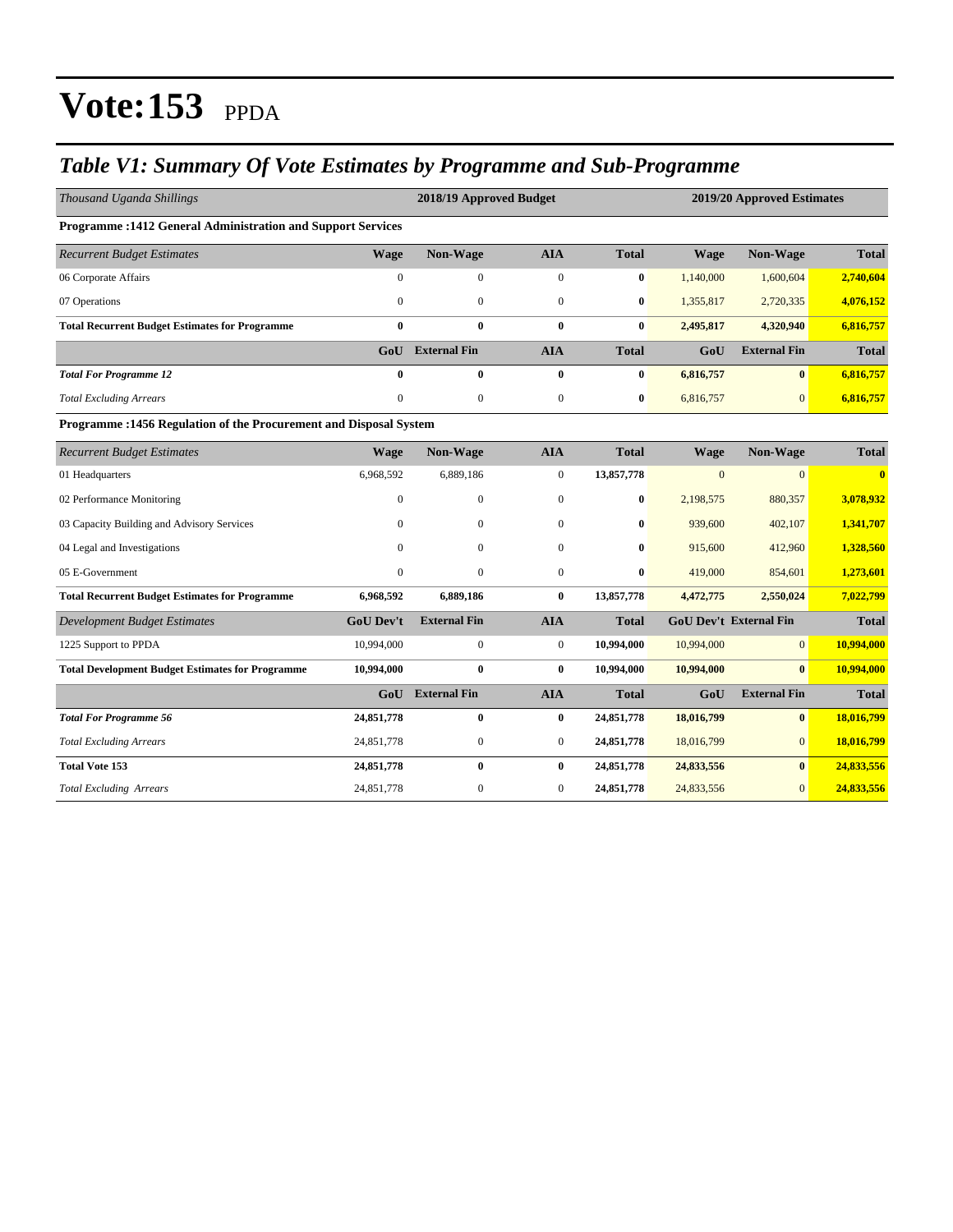#### *Table V2: Summary Vote Estimates by Item*

| Thousand Uganda Shillings                                      |            | 2018/19 Approved Budget |            |              |                  | 2019/20Approved Estimates |                  |
|----------------------------------------------------------------|------------|-------------------------|------------|--------------|------------------|---------------------------|------------------|
|                                                                | GoU        | <b>External Fin</b>     | <b>AIA</b> | <b>Total</b> | GoU              | <b>External Fin</b>       | <b>Total</b>     |
| <b>Employees, Goods and Services (Outputs Provided)</b>        | 13,857,778 | 0                       | $\bf{0}$   | 13,857,778   | 13,839,556       | $\bf{0}$                  | 13,839,556       |
| 211102 Contract Staff Salaries                                 | 6,968,592  | 0                       | $\bf{0}$   | 6,968,592    | 6,968,592        | $\bf{0}$                  | 6,968,592        |
| 211103 Allowances (Inc. Casuals, Temporary)                    | 526,700    | $\bf{0}$                | $\bf{0}$   | 526,700      | 624,133          | $\bf{0}$                  | 624,133          |
| 212101 Social Security Contributions                           | 692,237    | 0                       | $\bf{0}$   | 692,237      | 740,252          | $\bf{0}$                  | 740,252          |
| 213001 Medical expenses (To employees)                         | 227,800    | $\bf{0}$                | $\bf{0}$   | 227,800      | 227,800          | $\bf{0}$                  | 227,800          |
| 213004 Gratuity Expenses                                       | 1,390,997  | $\bf{0}$                | $\bf{0}$   | 1,390,997    | 1,544,852        | $\bf{0}$                  | 1,544,852        |
| 221001 Advertising and Public Relations                        | 205,800    | 0                       | $\bf{0}$   | 205,800      | 308,500          | $\bf{0}$                  | 308,500          |
| 221002 Workshops and Seminars                                  | 607,284    | $\boldsymbol{0}$        | $\bf{0}$   | 607,284      | 654,364          | $\bf{0}$                  | 654,364          |
| 221003 Staff Training                                          | 118,000    | 0                       | $\bf{0}$   | 118,000      | 57,843           | $\bf{0}$                  | 57,843           |
| 221004 Recruitment Expenses                                    | 40,635     | $\bf{0}$                | $\bf{0}$   | 40,635       | 40,600           | $\bf{0}$                  | 40,600           |
| 221006 Commissions and related charges                         | 2,000      | $\bf{0}$                | $\bf{0}$   | 2,000        | 2,000            | $\bf{0}$                  | 2,000            |
| 221007 Books, Periodicals & Newspapers                         | 20,000     | 0                       | $\bf{0}$   | 20,000       | 20,000           | $\bf{0}$                  | 20,000           |
| 221009 Welfare and Entertainment                               | 272,366    | 0                       | $\bf{0}$   | 272,366      | 278,266          | $\bf{0}$                  | 278,266          |
| 221011 Printing, Stationery, Photocopying and Binding          | 109,000    | 0                       | $\bf{0}$   | 109,000      | 123,000          | $\bf{0}$                  | 123,000          |
| 221012 Small Office Equipment                                  | 5,000      | $\bf{0}$                | $\bf{0}$   | 5,000        | $\bf{0}$         | $\bf{0}$                  | $\bf{0}$         |
| 221016 IFMS Recurrent costs                                    | 2,000      | $\bf{0}$                | $\bf{0}$   | 2,000        | 2,000            | $\bf{0}$                  | 2,000            |
| 221017 Subscriptions                                           | 64,215     | 0                       | $\bf{0}$   | 64,215       | 61,918           | $\bf{0}$                  | 61,918           |
| 222001 Telecommunications                                      | 129,891    | 0                       | $\bf{0}$   | 129,891      | 90,940           | $\bf{0}$                  | 90,940           |
| 222002 Postage and Courier                                     | 36,140     | 0                       | $\bf{0}$   | 36,140       | 34,390           | $\bf{0}$                  | 34,390           |
| 223002 Rates                                                   | 1,000      | $\bf{0}$                | $\bf{0}$   | 1,000        | $\bf{0}$         | $\bf{0}$                  | $\bf{0}$         |
| 223003 Rent – (Produced Assets) to private entities            | 883,318    | $\bf{0}$                | $\bf{0}$   | 883,318      | 799,318          | $\bf{0}$                  | 799,318          |
| 223004 Guard and Security services                             | 46,000     | 0                       | $\bf{0}$   | 46,000       | 46,000           | $\bf{0}$                  | 46,000           |
| 223005 Electricity                                             | 60,000     | $\boldsymbol{0}$        | $\bf{0}$   | 60,000       | 90,200           | $\bf{0}$                  | 90,200           |
| 223006 Water                                                   | 19,800     | 0                       | $\bf{0}$   | 19,800       | 12,220           | $\bf{0}$                  | 12,220           |
| 224004 Cleaning and Sanitation                                 | 40,000     | $\bf{0}$                | $\bf{0}$   | 40,000       | 40,000           | $\bf{0}$                  | 40,000           |
| 224005 Uniforms, Beddings and Protective Gear                  | 13,000     | $\bf{0}$                | $\bf{0}$   | 13,000       | 4,000            | $\bf{0}$                  | 4,000            |
| 225001 Consultancy Services- Short term                        | 10,100     | 0                       | $\bf{0}$   | 10,100       | 27,500           | $\bf{0}$                  | 27,500           |
| 225002 Consultancy Services-Long-term                          | 71,000     | 0                       | $\bf{0}$   | 71,000       | 76,000           | $\bf{0}$                  | 76,000           |
| 226001 Insurances                                              | 188,806    | 0                       | 0          | 188,806      | 188,806          | $\mathbf{0}$              | 188,806          |
| 226002 Licenses                                                | 55,000     | $\bf{0}$                | $\bf{0}$   | 55,000       | 104,200          | $\pmb{0}$                 | 104,200          |
| 227001 Travel inland                                           | 272,562    | $\bf{0}$                | $\bf{0}$   | 272,562      | 244,513          | $\bf{0}$                  | 244,513          |
| 227002 Travel abroad                                           | 542,714    | 0                       | $\bf{0}$   | 542,714      | 155,663          | $\bf{0}$                  | 155,663          |
| 227004 Fuel, Lubricants and Oils                               | 100,221    | $\boldsymbol{0}$        | $\bf{0}$   | 100,221      | 107,175          | $\bf{0}$                  | 107,175          |
| 228002 Maintenance - Vehicles                                  | 112,000    | 0                       | $\bf{0}$   | 112,000      | 119,910          | $\bf{0}$                  | 119,910          |
| 228003 Maintenance – Machinery, Equipment $\&$<br>Furniture    | 19,600     | $\boldsymbol{0}$        | $\bf{0}$   | 19,600       | 40,600           | $\bf{0}$                  | 40,600           |
| 282102 Fines and Penalties/ Court wards                        | 4,000      | $\boldsymbol{0}$        | $\bf{0}$   | 4,000        | 4,002            | $\bf{0}$                  | 4,002            |
| <b>Investment</b> (Capital Purchases)                          | 10,994,000 | $\bf{0}$                | $\bf{0}$   | 10,994,000   | 10,994,000       | $\bf{0}$                  | 10,994,000       |
| 281504 Monitoring, Supervision & Appraisal of capital<br>works | 560,000    | $\boldsymbol{0}$        | $\bf{0}$   | 560,000      | 596,000          | $\bf{0}$                  | 596,000          |
| 312101 Non-Residential Buildings                               | 9,670,000  | $\boldsymbol{0}$        | $\bf{0}$   | 9,670,000    | 10,144,800       | $\bf{0}$                  | 10,144,800       |
| 312201 Transport Equipment                                     | 270,000    | $\boldsymbol{0}$        | $\bf{0}$   | 270,000      | $\boldsymbol{0}$ | $\bf{0}$                  | $\boldsymbol{0}$ |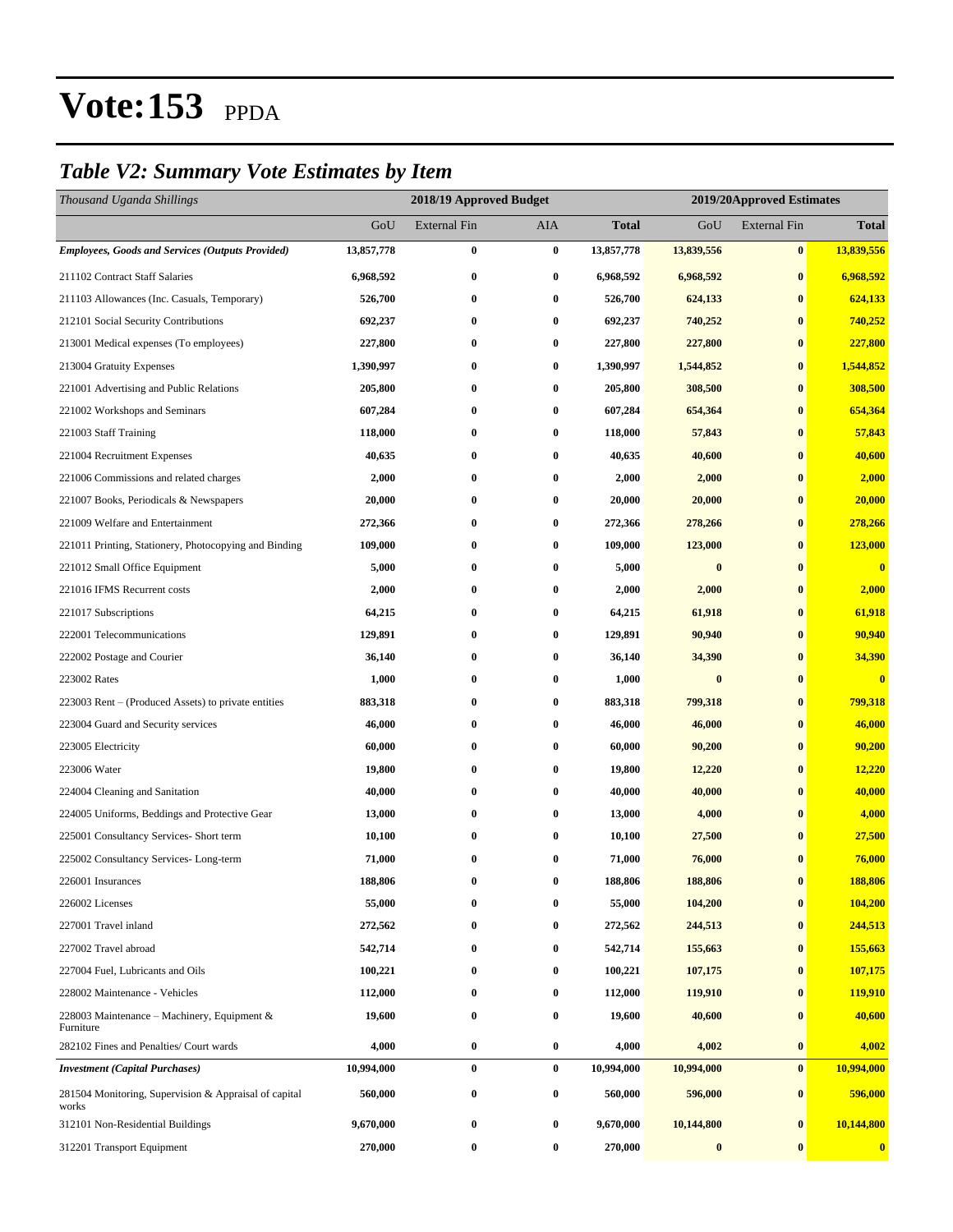| 312202 Machinery and Equipment | 474.000    | $_{0}$ | 474,000    | 223,200    |   | 223,200    |
|--------------------------------|------------|--------|------------|------------|---|------------|
| 312203 Furniture & Fixtures    | 20.000     | 0      | 20,000     | 30,000     | 0 | 30,000     |
| <b>Grand Total Vote 153</b>    | 24,851,778 |        | 24,851,778 | 24,833,556 |   | 24,833,556 |
| <b>Total Excluding Arrears</b> | 24,851,778 |        | 24,851,778 | 24,833,556 |   | 24,833,556 |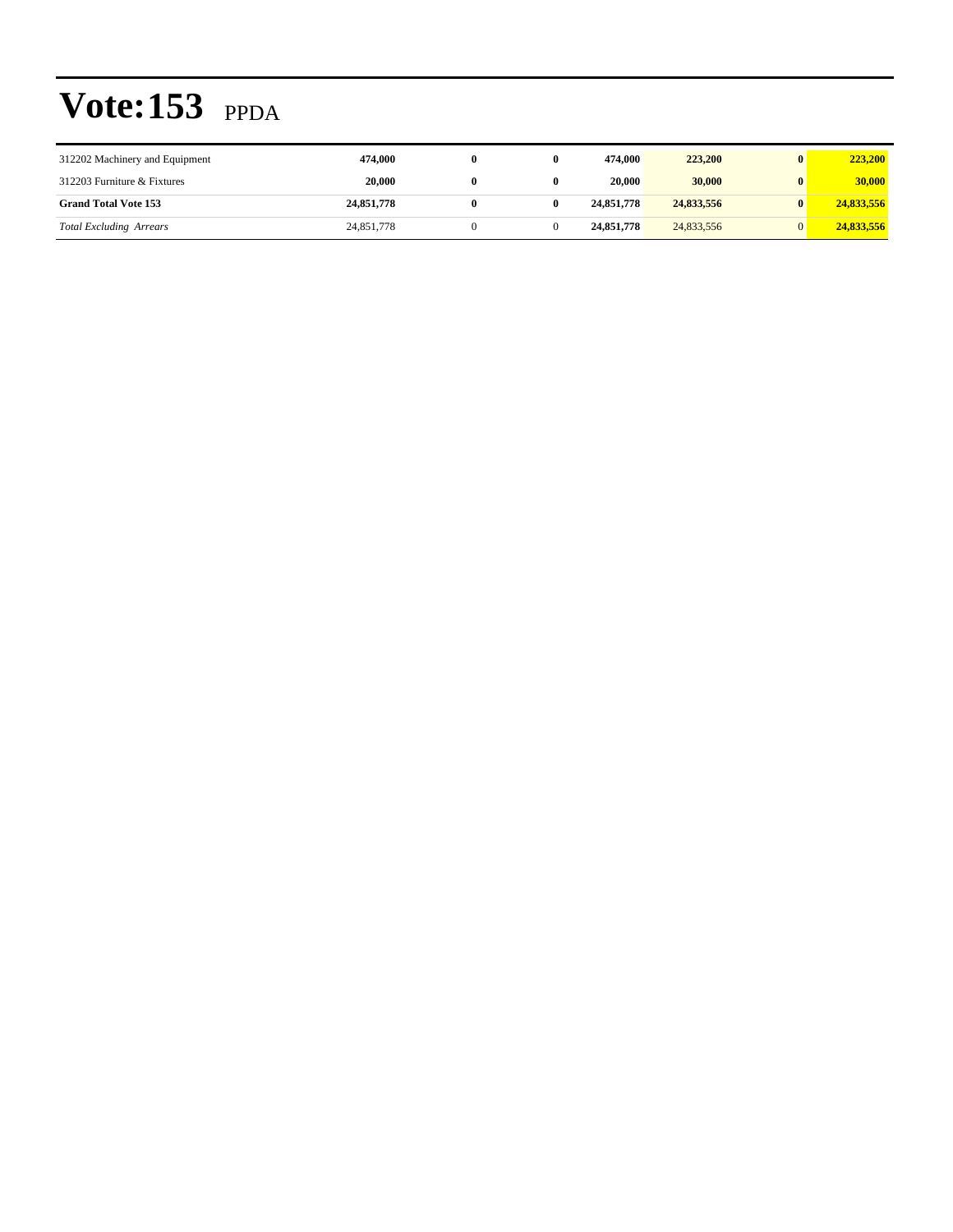#### *Table V3: Detailed Estimates by Programme, Sub Programme, Output and Item*

#### *Programme :1412 General Administration and Support Services*

*Recurrent Budget Estimates*

#### **SubProgramme 06 Corporate Affairs**

| Thousand Uganda Shillings                             |                       | 2018/19 Approved Budget |                  |              |                | 2019/20 Approved Estimates |              |  |
|-------------------------------------------------------|-----------------------|-------------------------|------------------|--------------|----------------|----------------------------|--------------|--|
| <b>Outputs Provided</b>                               | Wage                  | Non Wage                | AIA              | <b>Total</b> | Wage           | Non Wage                   | <b>Total</b> |  |
| Output 141204 Internal Audit                          |                       |                         |                  |              |                |                            |              |  |
| 211102 Contract Staff Salaries                        | $\mathbf{0}$          | $\overline{0}$          | $\overline{0}$   | $\bf{0}$     | 174,000        | $\overline{0}$             | 174,000      |  |
| 212101 Social Security Contributions                  | $\mathbf{0}$          | $\boldsymbol{0}$        | $\boldsymbol{0}$ | $\bf{0}$     | $\mathbf{0}$   | 21,750                     | 21,750       |  |
| 213004 Gratuity Expenses                              | $\mathbf{0}$          | $\overline{0}$          | $\overline{0}$   | $\mathbf{0}$ | $\mathbf{0}$   | 43.500                     | 43,500       |  |
| 227001 Travel inland                                  | $\theta$              | $\overline{0}$          | $\overline{0}$   | $\bf{0}$     | $\overline{0}$ | 4,236                      | 4,236        |  |
| <b>Total Cost of Output 04</b>                        | $\boldsymbol{\theta}$ | 0                       | 0                | 0            | 174,000        | 69,486                     | 243,486      |  |
| Output 141210 Planning, Monitoring and Evaluation     |                       |                         |                  |              |                |                            |              |  |
| 211102 Contract Staff Salaries                        | $\mathbf{0}$          | $\overline{0}$          | $\overline{0}$   | $\bf{0}$     | 966,000        | $\overline{0}$             | 966,000      |  |
| 211103 Allowances (Inc. Casuals, Temporary)           | $\mathbf{0}$          | $\boldsymbol{0}$        | $\overline{0}$   | $\bf{0}$     | $\mathbf{0}$   | 446,313                    | 446,313      |  |
| 212101 Social Security Contributions                  | $\mathbf{0}$          | $\overline{0}$          | $\overline{0}$   | $\bf{0}$     | $\mathbf{0}$   | 125,756                    | 125,756      |  |
| 213004 Gratuity Expenses                              | $\theta$              | $\overline{0}$          | $\overline{0}$   | $\bf{0}$     | $\mathbf{0}$   | 260,475                    | 260,475      |  |
| 221001 Advertising and Public Relations               | $\mathbf{0}$          | $\overline{0}$          | $\overline{0}$   | $\bf{0}$     | $\mathbf{0}$   | 48,500                     | 48,500       |  |
| 221002 Workshops and Seminars                         | $\mathbf{0}$          | $\boldsymbol{0}$        | $\boldsymbol{0}$ | $\bf{0}$     | $\mathbf{0}$   | 169,250                    | 169,250      |  |
| 221003 Staff Training                                 | $\theta$              | $\overline{0}$          | $\Omega$         | $\mathbf{0}$ | $\mathbf{0}$   | 57,843                     | 57,843       |  |
| 221009 Welfare and Entertainment                      | $\theta$              | $\overline{0}$          | $\Omega$         | $\mathbf{0}$ | $\mathbf{0}$   | 6,900                      | 6,900        |  |
| 221011 Printing, Stationery, Photocopying and Binding | $\mathbf{0}$          | $\overline{0}$          | $\overline{0}$   | $\mathbf{0}$ | $\mathbf{0}$   | 20,000                     | 20,000       |  |
| 221017 Subscriptions                                  | $\mathbf{0}$          | $\boldsymbol{0}$        | $\overline{0}$   | $\bf{0}$     | $\mathbf{0}$   | 61,918                     | 61,918       |  |
| 222001 Telecommunications                             | $\mathbf{0}$          | $\overline{0}$          | $\overline{0}$   | $\bf{0}$     | $\mathbf{0}$   | 15,000                     | 15,000       |  |
| 226002 Licenses                                       | $\Omega$              | $\overline{0}$          | $\overline{0}$   | $\mathbf{0}$ | $\overline{0}$ | 104,200                    | 104,200      |  |
| 227001 Travel inland                                  | $\theta$              | $\overline{0}$          | $\overline{0}$   | $\bf{0}$     | $\mathbf{0}$   | 28,700                     | 28,700       |  |
| 227002 Travel abroad                                  | $\mathbf{0}$          | $\overline{0}$          | $\overline{0}$   | $\bf{0}$     | $\mathbf{0}$   | 155,663                    | 155,663      |  |
| 228003 Maintenance - Machinery, Equipment & Furniture | $\mathbf{0}$          | $\boldsymbol{0}$        | $\overline{0}$   | $\bf{0}$     | $\mathbf{0}$   | 30,600                     | 30,600       |  |
| <b>Total Cost of Output 10</b>                        | $\boldsymbol{\theta}$ | 0                       | 0                | 0            | 966,000        | 1,531,118                  | 2,497,118    |  |
| <b>Total Cost Of Outputs Provided</b>                 | $\bf{0}$              | $\bf{0}$                | $\bf{0}$         | $\bf{0}$     | 1,140,000      | 1,600,604                  | 2,740,604    |  |
| <b>Total Cost for SubProgramme 06</b>                 | $\bf{0}$              | $\bf{0}$                | $\bf{0}$         | $\bf{0}$     | 1,140,000      | 1,600,604                  | 2,740,604    |  |
| <b>Total Excluding Arrears</b>                        | $\theta$              | $\boldsymbol{0}$        | $\overline{0}$   | $\bf{0}$     | 1,140,000      | 1,600,604                  | 2,740,604    |  |

#### **SubProgramme 07 Operations**

| Thousand Uganda Shillings                        |              | 2018/19 Approved Budget |              |              |              | 2019/20 Approved Estimates |              |  |  |
|--------------------------------------------------|--------------|-------------------------|--------------|--------------|--------------|----------------------------|--------------|--|--|
| <b>Outputs Provided</b>                          | Wage         | Non Wage                | <b>AIA</b>   | <b>Total</b> | Wage         | Non Wage                   | <b>Total</b> |  |  |
| Output 141219 Human Resource Management Services |              |                         |              |              |              |                            |              |  |  |
| 211102 Contract Staff Salaries                   | $\Omega$     | $\Omega$                | $\Omega$     | $\bf{0}$     | 1,355,817    | $\overline{0}$             | 1,355,817    |  |  |
| 211103 Allowances (Inc. Casuals, Temporary)      | $\mathbf{0}$ | $\theta$                | $\Omega$     | $\bf{0}$     | $\mathbf{0}$ | 60,800                     | 60.800       |  |  |
| 212101 Social Security Contributions             | $\Omega$     | $\theta$                | $\Omega$     | $\mathbf{0}$ | $\mathbf{0}$ | 134,294                    | 134.294      |  |  |
| 213001 Medical expenses (To employees)           | $\mathbf{0}$ | $\boldsymbol{0}$        | $\theta$     | $\bf{0}$     | $\mathbf{0}$ | 227,800                    | 227,800      |  |  |
| 213004 Gratuity Expenses                         | $\mathbf{0}$ | $\overline{0}$          | $\Omega$     | $\bf{0}$     | $\mathbf{0}$ | 256,516                    | 256,516      |  |  |
| 221004 Recruitment Expenses                      | $\mathbf{0}$ | $\boldsymbol{0}$        | $\mathbf{0}$ | $\mathbf{0}$ | $\mathbf{0}$ | 40,600                     | 40,600       |  |  |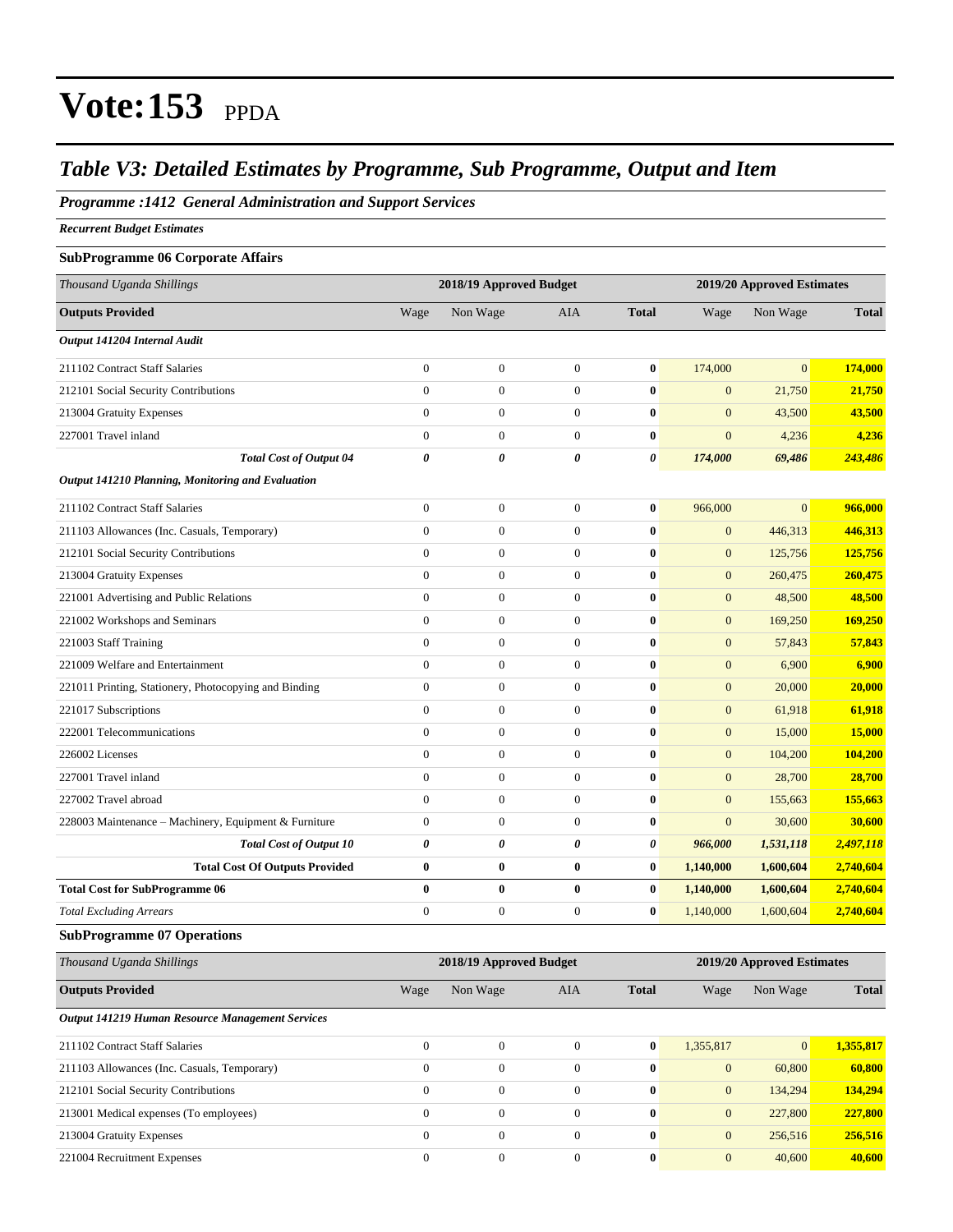| 221007 Books, Periodicals & Newspapers                | $\Omega$       | $\mathbf{0}$     | $\Omega$         | $\mathbf{0}$ | $\mathbf{0}$   | 20,000    | 20,000    |
|-------------------------------------------------------|----------------|------------------|------------------|--------------|----------------|-----------|-----------|
| 221009 Welfare and Entertainment                      | $\Omega$       | $\overline{0}$   | $\Omega$         | $\mathbf{0}$ | $\Omega$       | 271,366   | 271,366   |
| 221011 Printing, Stationery, Photocopying and Binding | $\Omega$       | $\boldsymbol{0}$ | $\Omega$         | $\mathbf{0}$ | $\mathbf{0}$   | 103,000   | 103,000   |
| 221016 IFMS Recurrent costs                           | $\Omega$       | $\mathbf{0}$     | $\Omega$         | $\mathbf{0}$ | $\overline{0}$ | 2,000     | 2,000     |
| 222001 Telecommunications                             | $\Omega$       | $\mathbf{0}$     | $\mathbf{0}$     | $\mathbf{0}$ | $\mathbf{0}$   | 75,940    | 75,940    |
| 222002 Postage and Courier                            | $\Omega$       | $\overline{0}$   | $\Omega$         | $\mathbf{0}$ | $\mathbf{0}$   | 34,390    | 34,390    |
| 223003 Rent - (Produced Assets) to private entities   | $\overline{0}$ | $\overline{0}$   | $\mathbf{0}$     | $\bf{0}$     | $\overline{0}$ | 799,318   | 799,318   |
| 223004 Guard and Security services                    | $\Omega$       | $\overline{0}$   | $\overline{0}$   | $\mathbf{0}$ | $\mathbf{0}$   | 46,000    | 46,000    |
| 223005 Electricity                                    | $\Omega$       | $\Omega$         | $\Omega$         | $\mathbf{0}$ | $\Omega$       | 90,200    | 90,200    |
| 223006 Water                                          | $\Omega$       | $\overline{0}$   | $\Omega$         | $\mathbf{0}$ | $\mathbf{0}$   | 12,220    | 12,220    |
| 224004 Cleaning and Sanitation                        | $\overline{0}$ | $\overline{0}$   | $\mathbf{0}$     | $\bf{0}$     | $\mathbf{0}$   | 40,000    | 40,000    |
| 224005 Uniforms, Beddings and Protective Gear         | $\Omega$       | $\overline{0}$   | $\Omega$         | $\mathbf{0}$ | $\mathbf{0}$   | 4,000     | 4,000     |
| 225002 Consultancy Services-Long-term                 | $\Omega$       | $\overline{0}$   | $\Omega$         | $\mathbf{0}$ | $\Omega$       | 76,000    | 76,000    |
| 226001 Insurances                                     | $\overline{0}$ | $\mathbf{0}$     | $\mathbf{0}$     | $\bf{0}$     | $\mathbf{0}$   | 188,806   | 188,806   |
| 227004 Fuel, Lubricants and Oils                      | $\Omega$       | $\overline{0}$   | $\Omega$         | $\mathbf{0}$ | $\Omega$       | 107,175   | 107,175   |
| 228002 Maintenance - Vehicles                         | $\Omega$       | $\overline{0}$   | $\Omega$         | $\mathbf{0}$ | $\Omega$       | 119,910   | 119,910   |
| 228003 Maintenance - Machinery, Equipment & Furniture | $\Omega$       | $\mathbf{0}$     | $\Omega$         | $\mathbf{0}$ | $\mathbf{0}$   | 10,000    | 10,000    |
| <b>Total Cost of Output 19</b>                        | 0              | 0                | 0                | 0            | 1,355,817      | 2,720,335 | 4,076,152 |
| <b>Total Cost Of Outputs Provided</b>                 | $\bf{0}$       | $\bf{0}$         | $\bf{0}$         | $\bf{0}$     | 1,355,817      | 2,720,335 | 4,076,152 |
| <b>Total Cost for SubProgramme 07</b>                 | $\mathbf{0}$   | $\mathbf{0}$     | $\bf{0}$         | $\mathbf{0}$ | 1,355,817      | 2,720,335 | 4,076,152 |
| <b>Total Excluding Arrears</b>                        | $\mathbf{0}$   | $\boldsymbol{0}$ | $\boldsymbol{0}$ | $\bf{0}$     | 1,355,817      | 2,720,335 | 4,076,152 |
| N/A                                                   |                |                  |                  |              |                |           |           |

|                                    | GoU | <b>External Fin</b> | AIA | <b>Total</b> | GoU       | <b>External Fin</b> | <b>Total</b> |
|------------------------------------|-----|---------------------|-----|--------------|-----------|---------------------|--------------|
| <b>Total Cost for Programme 12</b> | ___ |                     |     |              | 6,816,757 | 0                   | 6,816,757    |
| <b>Total Excluding Arrears</b>     |     |                     |     |              | 6.816.757 |                     | 6,816,757    |
|                                    |     |                     |     |              |           |                     |              |

*Programme :1456 Regulation of the Procurement and Disposal System*

*Recurrent Budget Estimates*

#### **SubProgramme 01 Headquarters**

| Thousand Uganda Shillings                                         |                | 2018/19 Approved Budget |                |              |                       | 2019/20 Approved Estimates |                         |  |
|-------------------------------------------------------------------|----------------|-------------------------|----------------|--------------|-----------------------|----------------------------|-------------------------|--|
| <b>Outputs Provided</b>                                           | Wage           | Non Wage                | <b>AIA</b>     | <b>Total</b> | Wage                  | Non Wage                   | <b>Total</b>            |  |
| Output 145601 Procurement Audits and Investigations               |                |                         |                |              |                       |                            |                         |  |
| 211102 Contract Staff Salaries                                    | 2,198,575      | $\mathbf{0}$            | $\overline{0}$ | 2,198,575    | $\mathbf{0}$          | $\overline{0}$             | $\mathbf{0}$            |  |
| 212101 Social Security Contributions                              | $\mathbf{0}$   | 137,937                 | $\overline{0}$ | 137,937      | $\mathbf{0}$          | $\mathbf{0}$               | $\overline{\mathbf{0}}$ |  |
| 213004 Gratuity Expenses                                          | $\overline{0}$ | 451,762                 | $\overline{0}$ | 451,762      | $\mathbf{0}$          | $\overline{0}$             | $\mathbf{0}$            |  |
| 227001 Travel inland                                              | $\mathbf{0}$   | 141,390                 | $\overline{0}$ | 141,390      | $\mathbf{0}$          | $\overline{0}$             | $\mathbf{0}$            |  |
| <b>Total Cost of Output 01</b>                                    | 2,198,575      | 731,089                 | 0              | 2,929,664    | $\boldsymbol{\theta}$ | $\boldsymbol{\theta}$      | $\theta$                |  |
| Output 145602 Stakeholder sensitization in Proc. and Disp systems |                |                         |                |              |                       |                            |                         |  |
| 211102 Contract Staff Salaries                                    | 939,600        | $\mathbf{0}$            | $\overline{0}$ | 939,600      | $\mathbf{0}$          | $\overline{0}$             | $\mathbf{0}$            |  |
| 211103 Allowances (Inc. Casuals, Temporary)                       | $\mathbf{0}$   | 51,000                  | $\overline{0}$ | 51,000       | $\mathbf{0}$          | $\overline{0}$             | $\mathbf{0}$            |  |
| 212101 Social Security Contributions                              | $\overline{0}$ | 112,634                 | $\overline{0}$ | 112,634      | $\mathbf{0}$          | $\overline{0}$             | $\mathbf{0}$            |  |
| 213004 Gratuity Expenses                                          | 0              | 186,740                 | $\overline{0}$ | 186,740      | $\mathbf{0}$          | $\overline{0}$             | $\mathbf{0}$            |  |
| 221002 Workshops and Seminars                                     | $\mathbf{0}$   | 322,141                 | $\overline{0}$ | 322,141      | $\mathbf{0}$          | $\overline{0}$             | $\mathbf{0}$            |  |
| 225001 Consultancy Services- Short term                           | $\mathbf{0}$   | 10,100                  | $\mathbf{0}$   | 10,100       | $\mathbf{0}$          | $\overline{0}$             | $\overline{\mathbf{0}}$ |  |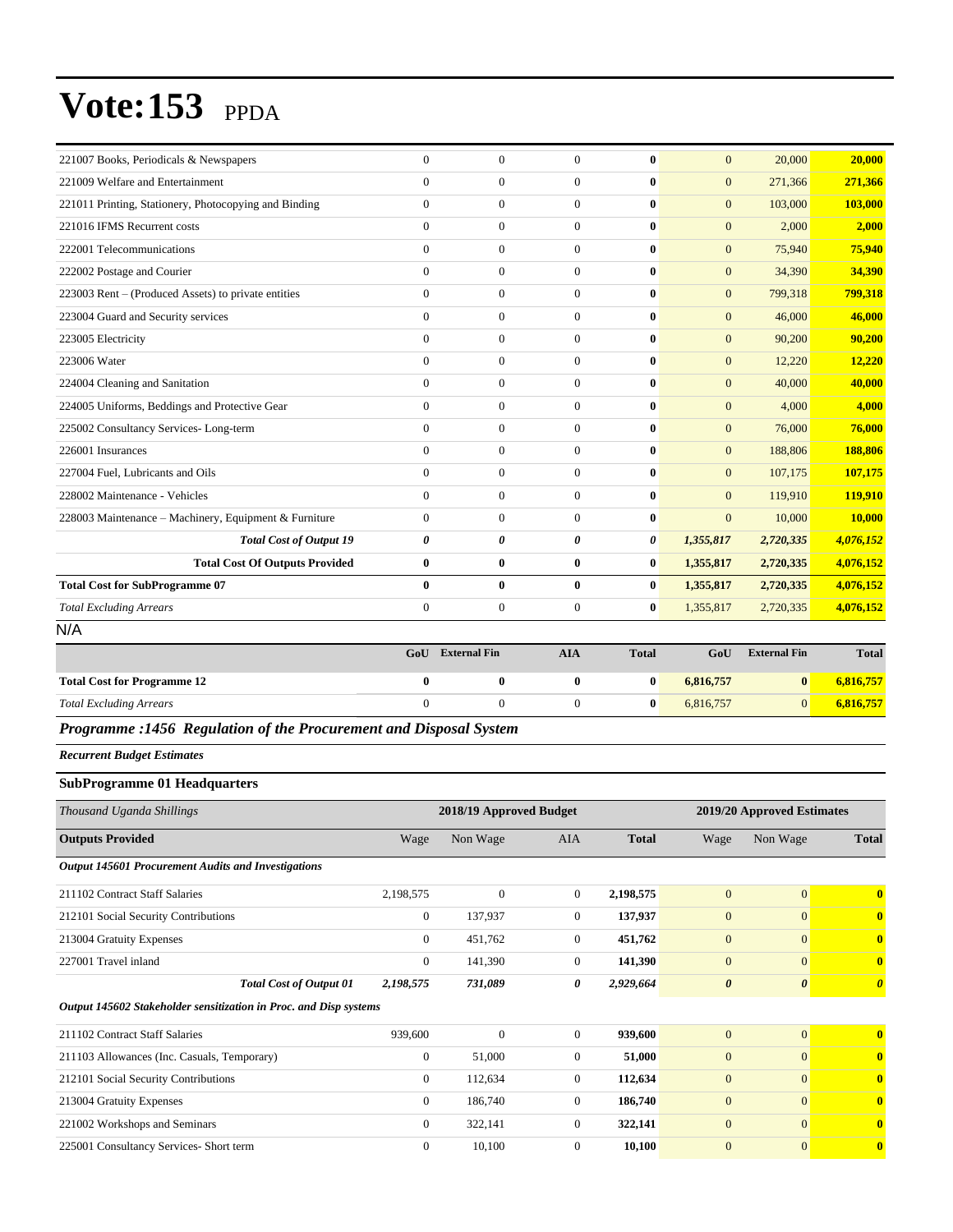| 227001 Travel inland                                              | $\mathbf{0}$     | 23,900           | $\boldsymbol{0}$ | 23,900    | $\mathbf{0}$          | $\mathbf{0}$          | $\bf{0}$              |
|-------------------------------------------------------------------|------------------|------------------|------------------|-----------|-----------------------|-----------------------|-----------------------|
| <b>Total Cost of Output 02</b>                                    | 939,600          | 706,516          | 0                | 1,646,116 | $\boldsymbol{\theta}$ | $\boldsymbol{\theta}$ | $\boldsymbol{\theta}$ |
| Output 145603 Monitoring Compliance with the PPDA Law             |                  |                  |                  |           |                       |                       |                       |
| 211102 Contract Staff Salaries                                    | 915,600          | $\mathbf{0}$     | $\boldsymbol{0}$ | 915,600   | $\mathbf{0}$          | $\mathbf{0}$          | $\bf{0}$              |
| 211103 Allowances (Inc. Casuals, Temporary)                       | $\boldsymbol{0}$ | 57,500           | $\mathbf{0}$     | 57,500    | $\mathbf{0}$          | $\mathbf{0}$          | $\mathbf{0}$          |
| 212101 Social Security Contributions                              | $\boldsymbol{0}$ | 112,459          | $\boldsymbol{0}$ | 112,459   | $\mathbf{0}$          | $\mathbf{0}$          | $\bf{0}$              |
| 213004 Gratuity Expenses                                          | $\mathbf{0}$     | 208,991          | $\mathbf{0}$     | 208,991   | $\mathbf{0}$          | $\mathbf{0}$          | $\bf{0}$              |
| 221006 Commissions and related charges                            | $\mathbf{0}$     | 2,000            | $\mathbf{0}$     | 2,000     | $\mathbf{0}$          | $\mathbf{0}$          | $\bf{0}$              |
| 227001 Travel inland                                              | $\mathbf{0}$     | 22,500           | $\boldsymbol{0}$ | 22,500    | $\mathbf{0}$          | $\mathbf{0}$          | $\bf{0}$              |
| 282102 Fines and Penalties/ Court wards                           | $\mathbf{0}$     | 4,000            | $\mathbf{0}$     | 4,000     | $\mathbf{0}$          | $\mathbf{0}$          | $\bf{0}$              |
| <b>Total Cost of Output 03</b>                                    | 915,600          | 407,450          | 0                | 1,323,050 | $\boldsymbol{\theta}$ | $\boldsymbol{\theta}$ | $\boldsymbol{\theta}$ |
| Output 145604 Human Resource Mgt                                  |                  |                  |                  |           |                       |                       |                       |
| 211102 Contract Staff Salaries                                    | 1,355,817        | $\mathbf{0}$     | $\mathbf{0}$     | 1,355,817 | $\mathbf{0}$          | $\mathbf{0}$          | $\bf{0}$              |
| 211103 Allowances (Inc. Casuals, Temporary)                       | $\boldsymbol{0}$ | 36,800           | $\mathbf{0}$     | 36,800    | $\overline{0}$        | $\mathbf{0}$          | $\bf{0}$              |
| 212101 Social Security Contributions                              | $\mathbf{0}$     | 137,083          | $\mathbf{0}$     | 137,083   | $\mathbf{0}$          | $\mathbf{0}$          | $\bf{0}$              |
| 213001 Medical expenses (To employees)                            | $\boldsymbol{0}$ | 227,800          | $\mathbf{0}$     | 227,800   | $\mathbf{0}$          | $\mathbf{0}$          | $\bf{0}$              |
| 213004 Gratuity Expenses                                          | $\boldsymbol{0}$ | 148,914          | $\boldsymbol{0}$ | 148,914   | $\mathbf{0}$          | $\mathbf{0}$          | $\bf{0}$              |
| 221004 Recruitment Expenses                                       | $\mathbf{0}$     | 40,635           | $\mathbf{0}$     | 40,635    | $\mathbf{0}$          | $\mathbf{0}$          | $\bf{0}$              |
| 221007 Books, Periodicals & Newspapers                            | $\boldsymbol{0}$ | 20,000           | $\mathbf{0}$     | 20,000    | $\mathbf{0}$          | $\mathbf{0}$          | $\bf{0}$              |
| 221009 Welfare and Entertainment                                  | $\boldsymbol{0}$ | 266,366          | $\mathbf{0}$     | 266,366   | $\mathbf{0}$          | $\mathbf{0}$          | $\bf{0}$              |
| 221011 Printing, Stationery, Photocopying and Binding             | $\boldsymbol{0}$ | 103,000          | $\mathbf{0}$     | 103,000   | $\mathbf{0}$          | $\mathbf{0}$          | $\bf{0}$              |
| 221012 Small Office Equipment                                     | $\boldsymbol{0}$ | 5,000            | $\boldsymbol{0}$ | 5,000     | $\mathbf{0}$          | $\mathbf{0}$          | $\bf{0}$              |
| 222001 Telecommunications                                         | $\mathbf{0}$     | 97,391           | $\mathbf{0}$     | 97,391    | $\mathbf{0}$          | $\mathbf{0}$          | $\bf{0}$              |
| 222002 Postage and Courier                                        | $\boldsymbol{0}$ | 36,140           | $\mathbf{0}$     | 36,140    | $\mathbf{0}$          | $\mathbf{0}$          | $\bf{0}$              |
| 223002 Rates                                                      | $\mathbf{0}$     | 1,000            | $\mathbf{0}$     | 1,000     | $\mathbf{0}$          | $\mathbf{0}$          | $\bf{0}$              |
| 223003 Rent - (Produced Assets) to private entities               | $\boldsymbol{0}$ | 883,318          | $\mathbf{0}$     | 883,318   | $\mathbf{0}$          | $\mathbf{0}$          | $\bf{0}$              |
| 223004 Guard and Security services                                | $\boldsymbol{0}$ | 46,000           | $\boldsymbol{0}$ | 46,000    | $\mathbf{0}$          | $\mathbf{0}$          | $\bf{0}$              |
| 223005 Electricity                                                | $\mathbf{0}$     | 60,000           | $\boldsymbol{0}$ | 60,000    | $\mathbf{0}$          | $\mathbf{0}$          | $\bf{0}$              |
| 223006 Water                                                      | $\boldsymbol{0}$ | 19,800           | $\mathbf{0}$     | 19,800    | $\mathbf{0}$          | $\mathbf{0}$          | $\bf{0}$              |
| 224004 Cleaning and Sanitation                                    | $\mathbf{0}$     | 40,000           | $\mathbf{0}$     | 40,000    | $\mathbf{0}$          | $\mathbf{0}$          | $\bf{0}$              |
| 224005 Uniforms, Beddings and Protective Gear                     | $\boldsymbol{0}$ | 13,000           | $\boldsymbol{0}$ | 13,000    | $\mathbf{0}$          | $\mathbf{0}$          | $\bf{0}$              |
| 225002 Consultancy Services-Long-term                             | $\boldsymbol{0}$ | 71,000           | $\boldsymbol{0}$ | 71,000    | $\boldsymbol{0}$      | $\mathbf{0}$          | $\bf{0}$              |
| 226001 Insurances                                                 | $\boldsymbol{0}$ | 188,806          | $\boldsymbol{0}$ | 188,806   | $\mathbf{0}$          | $\mathbf{0}$          | $\bf{0}$              |
| 227004 Fuel, Lubricants and Oils                                  | $\boldsymbol{0}$ | 100,221          | $\boldsymbol{0}$ | 100,221   | $\mathbf{0}$          | $\mathbf{0}$          | $\mathbf{0}$          |
| 228002 Maintenance - Vehicles                                     | $\boldsymbol{0}$ | 112,000          | $\boldsymbol{0}$ | 112,000   | $\mathbf{0}$          | $\mathbf{0}$          | $\bf{0}$              |
| 228003 Maintenance - Machinery, Equipment & Furniture             | $\boldsymbol{0}$ | 13,000           | $\boldsymbol{0}$ | 13,000    | $\mathbf{0}$          | $\mathbf{0}$          | $\bf{0}$              |
| <b>Total Cost of Output 04</b>                                    | 1,355,817        | 2,667,274        | 0                | 4,023,091 | $\boldsymbol{\theta}$ | $\boldsymbol{\theta}$ | $\boldsymbol{\theta}$ |
| Output 145605 PPDA strategic partnerships and Corporate relations |                  |                  |                  |           |                       |                       |                       |
| 211102 Contract Staff Salaries                                    | 1,559,000        | $\boldsymbol{0}$ | $\boldsymbol{0}$ | 1,559,000 | $\mathbf{0}$          | $\boldsymbol{0}$      | $\bf{0}$              |
| 211103 Allowances (Inc. Casuals, Temporary)                       | $\boldsymbol{0}$ | 381,400          | $\boldsymbol{0}$ | 381,400   | $\boldsymbol{0}$      | $\mathbf{0}$          | $\mathbf{0}$          |
| 212101 Social Security Contributions                              | $\boldsymbol{0}$ | 192,124          | $\boldsymbol{0}$ | 192,124   | $\mathbf{0}$          | $\mathbf{0}$          | $\bf{0}$              |
| 213004 Gratuity Expenses                                          | $\boldsymbol{0}$ | 394,589          | $\boldsymbol{0}$ | 394,589   | $\mathbf{0}$          | $\mathbf{0}$          | $\bf{0}$              |
| 221001 Advertising and Public Relations                           | $\boldsymbol{0}$ | 205,800          | $\boldsymbol{0}$ | 205,800   | $\mathbf{0}$          | $\mathbf{0}$          | $\bf{0}$              |
| 221002 Workshops and Seminars                                     | $\boldsymbol{0}$ | 285,143          | $\boldsymbol{0}$ | 285,143   | $\boldsymbol{0}$      | $\mathbf{0}$          | $\mathbf{0}$          |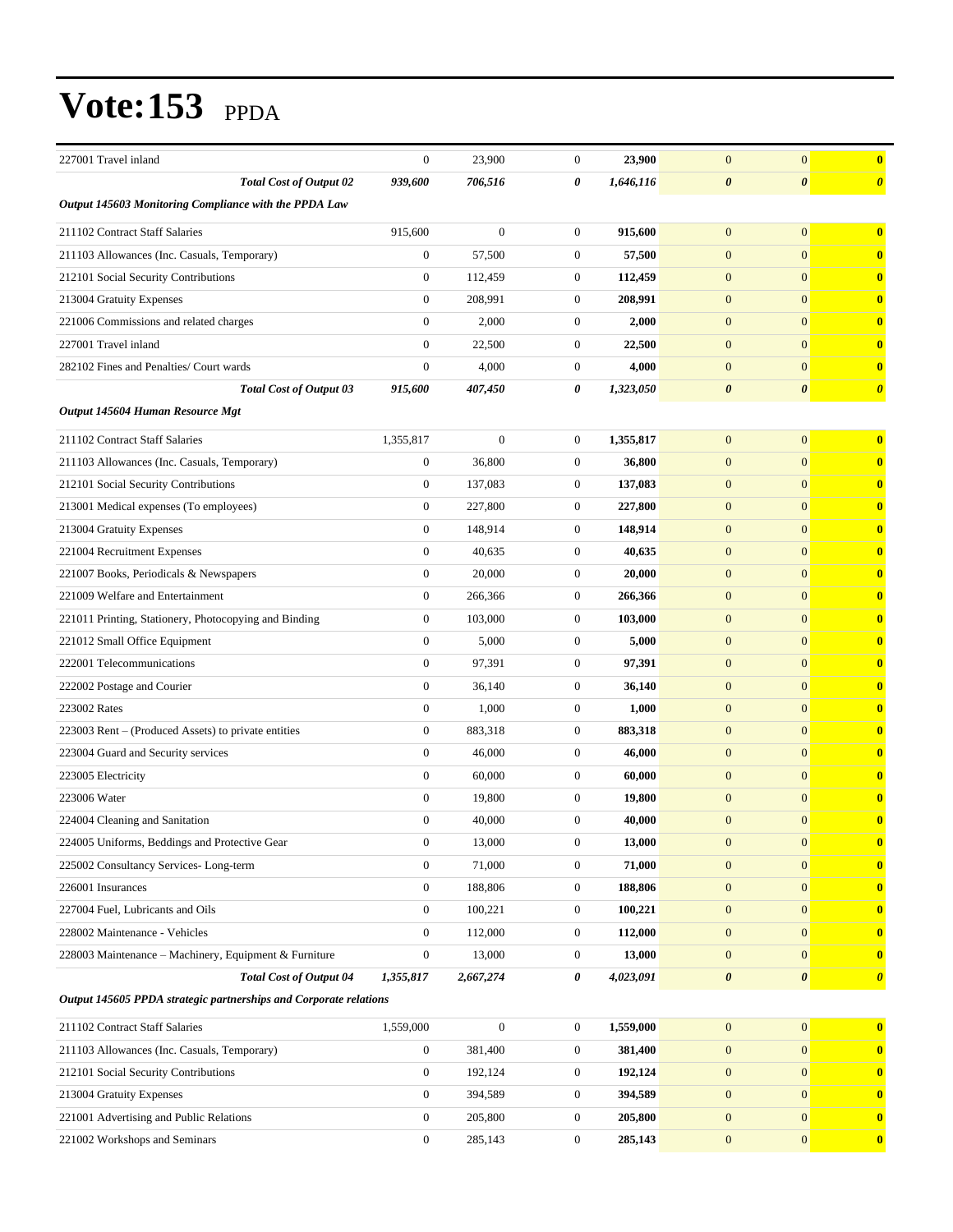| 221003 Staff Training                                 | $\Omega$     | 118,000   | $\theta$       | 118,000    | $\mathbf{0}$          | $\Omega$              | 0                     |
|-------------------------------------------------------|--------------|-----------|----------------|------------|-----------------------|-----------------------|-----------------------|
| 221009 Welfare and Entertainment                      | $\Omega$     | 6,000     | $\theta$       | 6,000      | $\overline{0}$        | $\mathbf{0}$          | $\mathbf{0}$          |
| 221011 Printing, Stationery, Photocopying and Binding | $\Omega$     | 6,000     | $\theta$       | 6,000      | $\overline{0}$        | $\mathbf{0}$          | $\mathbf{0}$          |
| 221016 IFMS Recurrent costs                           | $\Omega$     | 2,000     | $\theta$       | 2,000      | $\overline{0}$        | $\mathbf{0}$          | $\mathbf{0}$          |
| 221017 Subscriptions                                  | $\Omega$     | 64,215    | $\theta$       | 64,215     | $\overline{0}$        | $\mathbf{0}$          | $\mathbf{0}$          |
| 222001 Telecommunications                             | $\Omega$     | 32,500    | $\theta$       | 32,500     | $\overline{0}$        | $\mathbf{0}$          | $\mathbf{0}$          |
| 226002 Licenses                                       | $\Omega$     | 55,000    | $\theta$       | 55,000     | $\overline{0}$        | $\mathbf{0}$          | $\mathbf{0}$          |
| 227001 Travel inland                                  | $\Omega$     | 84,772    | $\theta$       | 84,772     | $\overline{0}$        | $\Omega$              | $\mathbf{0}$          |
| 227002 Travel abroad                                  | $\mathbf{0}$ | 542,714   | $\overline{0}$ | 542,714    | $\overline{0}$        | $\mathbf{0}$          | $\mathbf{0}$          |
| 228003 Maintenance – Machinery, Equipment & Furniture | $\Omega$     | 6,600     | $\theta$       | 6,600      | $\overline{0}$        | $\Omega$              | $\mathbf{0}$          |
| <b>Total Cost of Output 05</b>                        | 1,559,000    | 2,376,857 | 0              | 3,935,857  | $\boldsymbol{\theta}$ | $\boldsymbol{\theta}$ | $\boldsymbol{\theta}$ |
| <b>Total Cost Of Outputs Provided</b>                 | 6,968,592    | 6,889,186 | $\bf{0}$       | 13,857,778 | $\bf{0}$              | $\bf{0}$              | $\mathbf{0}$          |
| <b>Total Cost for SubProgramme 01</b>                 | 6,968,592    | 6,889,186 | $\bf{0}$       | 13,857,778 | $\bf{0}$              | $\bf{0}$              | $\mathbf{0}$          |
| <b>Total Excluding Arrears</b>                        | 6,968,592    | 6,889,186 | $\theta$       | 13,857,778 | $\mathbf{0}$          | $\mathbf{0}$          | $\mathbf{0}$          |
|                                                       |              |           |                |            |                       |                       |                       |

#### **SubProgramme 02 Performance Monitoring**

| Thousand Uganda Shillings                    |                       | 2018/19 Approved Budget |                |              |                | 2019/20 Approved Estimates |              |  |  |
|----------------------------------------------|-----------------------|-------------------------|----------------|--------------|----------------|----------------------------|--------------|--|--|
| <b>Outputs Provided</b>                      | Wage                  | Non Wage                | <b>AIA</b>     | <b>Total</b> | Wage           | Non Wage                   | <b>Total</b> |  |  |
| Output 1456007 Compliance Monitoring         |                       |                         |                |              |                |                            |              |  |  |
| 211102 Contract Staff Salaries               | $\mathbf{0}$          | $\mathbf{0}$            | $\overline{0}$ | $\bf{0}$     | 333,600        | $\vert 0 \vert$            | 333,600      |  |  |
| 211103 Allowances (Inc. Casuals, Temporary)  | $\overline{0}$        | $\mathbf{0}$            | $\overline{0}$ | $\bf{0}$     | $\mathbf{0}$   | 8,550                      | 8,550        |  |  |
| 212101 Social Security Contributions         | $\overline{0}$        | $\overline{0}$          | $\mathbf{0}$   | $\bf{0}$     | $\mathbf{0}$   | 41,700                     | 41,700       |  |  |
| 213004 Gratuity Expenses                     | $\mathbf{0}$          | $\overline{0}$          | $\mathbf{0}$   | $\mathbf{0}$ | $\overline{0}$ | 83,400                     | 83,400       |  |  |
| 227001 Travel inland                         | $\theta$              | $\overline{0}$          | $\mathbf{0}$   | $\bf{0}$     | $\overline{0}$ | 47,795                     | 47,795       |  |  |
| <b>Total Cost of Output 007</b>              | 0                     | 0                       | 0              | 0            | 333,600        | 181,445                    | 515,045      |  |  |
| Output 145606 Procurement and Disposal Audit |                       |                         |                |              |                |                            |              |  |  |
| 211102 Contract Staff Salaries               | $\theta$              | $\overline{0}$          | $\overline{0}$ | $\bf{0}$     | 1,864,975      | $\vert 0 \vert$            | 1,864,975    |  |  |
| 212101 Social Security Contributions         | $\theta$              | $\overline{0}$          | $\theta$       | $\bf{0}$     | $\overline{0}$ | 151,948                    | 151,948      |  |  |
| 213004 Gratuity Expenses                     | $\mathbf{0}$          | $\mathbf{0}$            | $\overline{0}$ | $\mathbf{0}$ | $\mathbf{0}$   | 438,721                    | 438,721      |  |  |
| 227001 Travel inland                         | $\mathbf{0}$          | $\overline{0}$          | $\overline{0}$ | $\bf{0}$     | $\mathbf{0}$   | 108,243                    | 108,243      |  |  |
| <b>Total Cost of Output 06</b>               | $\boldsymbol{\theta}$ | 0                       | 0              | 0            | 1,864,975      | 698,911                    | 2,563,886    |  |  |
| <b>Total Cost Of Outputs Provided</b>        | $\bf{0}$              | $\bf{0}$                | $\bf{0}$       | $\bf{0}$     | 2,198,575      | 880,357                    | 3,078,932    |  |  |
| <b>Total Cost for SubProgramme 02</b>        | $\bf{0}$              | $\bf{0}$                | $\bf{0}$       | $\bf{0}$     | 2,198,575      | 880,357                    | 3,078,932    |  |  |
| <b>Total Excluding Arrears</b>               | $\mathbf{0}$          | $\overline{0}$          | $\theta$       | $\bf{0}$     | 2,198,575      | 880,357                    | 3,078,932    |  |  |

#### **SubProgramme 03 Capacity Building and Advisory Services**

| Thousand Uganda Shillings                    | 2018/19 Approved Budget |                  |            |              |              | 2019/20 Approved Estimates |              |  |  |
|----------------------------------------------|-------------------------|------------------|------------|--------------|--------------|----------------------------|--------------|--|--|
| <b>Outputs Provided</b>                      | Wage                    | Non Wage         | <b>AIA</b> | <b>Total</b> | Wage         | Non Wage                   | <b>Total</b> |  |  |
| Output 145607 Capacity Building and Research |                         |                  |            |              |              |                            |              |  |  |
| 211102 Contract Staff Salaries               | $\Omega$                | $\Omega$         | $\Omega$   | $\bf{0}$     | 939,600      | $\overline{0}$             | 939,600      |  |  |
| 211103 Allowances (Inc. Casuals, Temporary)  | $\Omega$                | $\Omega$         | $\theta$   | $\mathbf{0}$ | $\mathbf{0}$ | 6,050                      | 6,050        |  |  |
| 212101 Social Security Contributions         | $\mathbf{0}$            | $\boldsymbol{0}$ | $\Omega$   | $\bf{0}$     | $\mathbf{0}$ | 101.925                    | 101,925      |  |  |
| 213004 Gratuity Expenses                     | $\Omega$                | $\Omega$         | $\Omega$   | $\mathbf{0}$ | $\mathbf{0}$ | 168,066                    | 168,066      |  |  |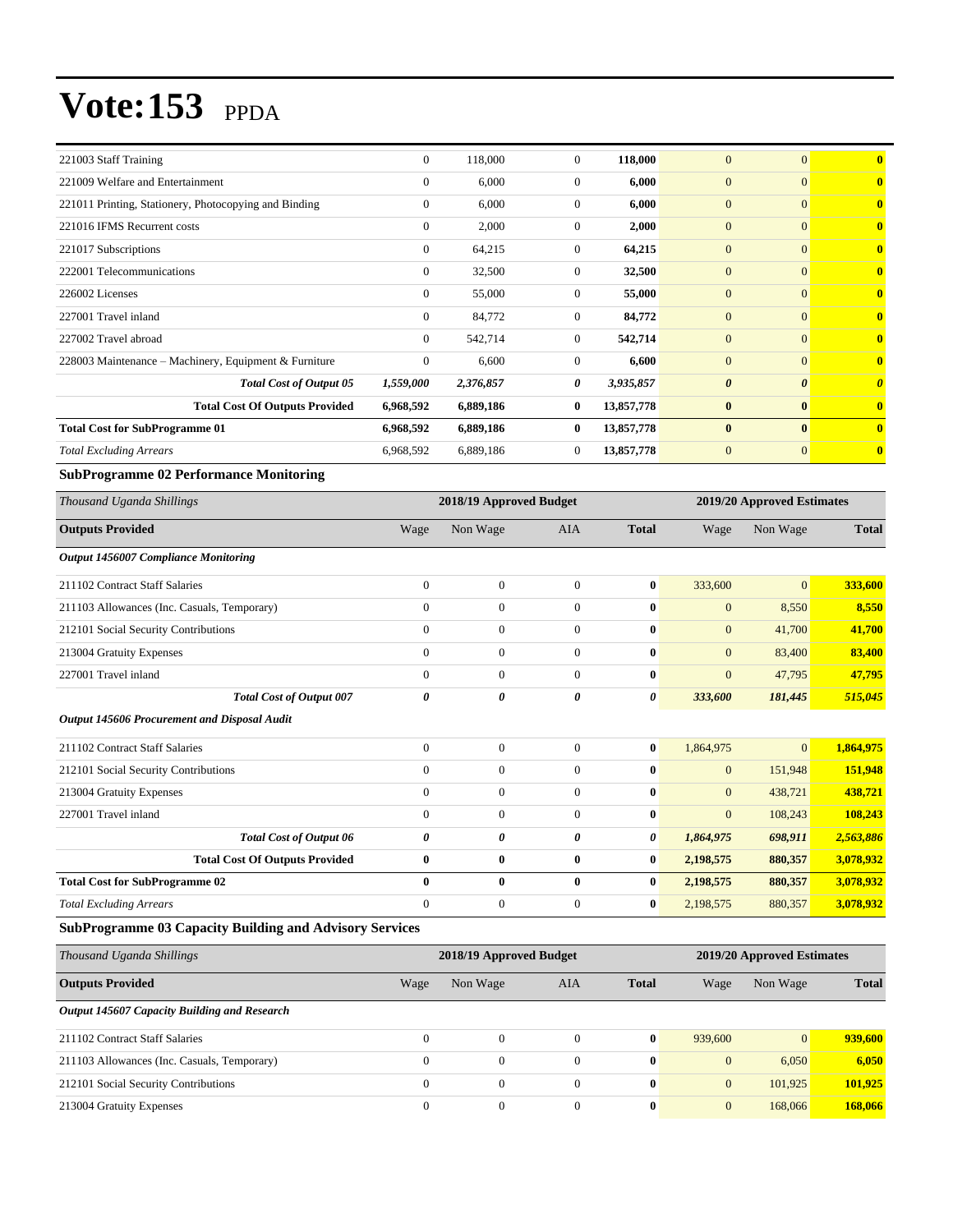| <b>Total Excluding Arrears</b>                                                           | $\boldsymbol{0}$                                      | $\boldsymbol{0}$                     | $\mathbf{0}$                         | $\boldsymbol{0}$                     | 419,000                          | 854,601                    | 1,273,601              |
|------------------------------------------------------------------------------------------|-------------------------------------------------------|--------------------------------------|--------------------------------------|--------------------------------------|----------------------------------|----------------------------|------------------------|
| <b>Total Cost for SubProgramme 05</b>                                                    | $\bf{0}$                                              | $\bf{0}$                             | $\bf{0}$                             | $\bf{0}$                             | 419,000                          | 854,601                    | 1,273,601              |
| <b>Total Cost Of Outputs Provided</b>                                                    | $\bf{0}$                                              | $\pmb{0}$                            | $\bf{0}$                             | $\boldsymbol{0}$                     | 419,000                          | 854,601                    | 1,273,601              |
| <b>Total Cost of Output 10</b>                                                           | 0                                                     | $\pmb{\theta}$                       | 0                                    | 0                                    | 419,000                          | 854,601                    | 1,273,601              |
| 225001 Consultancy Services- Short term                                                  | $\boldsymbol{0}$                                      | $\boldsymbol{0}$                     | $\boldsymbol{0}$                     | $\boldsymbol{0}$                     | $\boldsymbol{0}$                 | 20,000                     | 20,000                 |
| 221002 Workshops and Seminars                                                            | $\boldsymbol{0}$                                      | $\boldsymbol{0}$                     | $\boldsymbol{0}$                     | $\boldsymbol{0}$                     | $\boldsymbol{0}$                 | 387,000                    | 387,000                |
| 221001 Advertising and Public Relations                                                  | $\boldsymbol{0}$                                      | $\boldsymbol{0}$                     | $\mathbf{0}$                         | $\boldsymbol{0}$                     | $\boldsymbol{0}$                 | 260,000                    | 260,000                |
| 212101 Social Security Contributions<br>213004 Gratuity Expenses                         | $\boldsymbol{0}$                                      | $\boldsymbol{0}$                     | $\boldsymbol{0}$                     | $\boldsymbol{0}$                     | $\mathbf{0}$                     | 85,182                     | 85,182                 |
| 211103 Allowances (Inc. Casuals, Temporary)                                              | $\boldsymbol{0}$                                      | $\boldsymbol{0}$<br>$\boldsymbol{0}$ | $\mathbf{0}$                         | $\boldsymbol{0}$<br>$\boldsymbol{0}$ | $\boldsymbol{0}$<br>$\mathbf{0}$ | 52,000<br>50,418           | 52,000<br>50,418       |
| 211102 Contract Staff Salaries                                                           | $\boldsymbol{0}$                                      | $\boldsymbol{0}$                     | $\boldsymbol{0}$<br>$\boldsymbol{0}$ | $\bf{0}$                             |                                  | $\boldsymbol{0}$           |                        |
|                                                                                          | $\boldsymbol{0}$                                      |                                      |                                      |                                      | 419,000                          |                            | 419,000                |
| <b>Outputs Provided</b><br>Output 145610 E-Government procurement system management unit | Wage                                                  | Non Wage                             | AIA                                  | <b>Total</b>                         | Wage                             | Non Wage                   | <b>Total</b>           |
| Thousand Uganda Shillings                                                                |                                                       | 2018/19 Approved Budget              |                                      |                                      |                                  |                            |                        |
| <b>SubProgramme 05 E-Government</b>                                                      |                                                       |                                      |                                      |                                      |                                  | 2019/20 Approved Estimates |                        |
|                                                                                          |                                                       |                                      |                                      |                                      |                                  |                            |                        |
| <b>Total Cost for SubProgramme 04</b><br><b>Total Excluding Arrears</b>                  | $\boldsymbol{0}$                                      | $\mathbf{0}$                         | $\boldsymbol{0}$                     | $\bf{0}$<br>$\bf{0}$                 | 915,600<br>915,600               | 412,960<br>412,960         | 1,328,560              |
| <b>Total Cost Of Outputs Provided</b>                                                    | $\bf{0}$<br>$\bf{0}$                                  | $\bf{0}$<br>$\bf{0}$                 | $\bf{0}$<br>$\bf{0}$                 | $\bf{0}$                             | 915,600                          | 412,960                    | 1,328,560<br>1,328,560 |
| <b>Total Cost of Output 09</b>                                                           | 0                                                     | 0                                    | 0                                    | 0                                    | 408,000                          | 203,420                    | 611,420                |
| 213004 Gratuity Expenses                                                                 | $\boldsymbol{0}$                                      | $\mathbf{0}$                         | $\boldsymbol{0}$                     | $\bf{0}$                             | $\mathbf{0}$                     | 102,000                    | 102,000                |
| 212101 Social Security Contributions                                                     | $\boldsymbol{0}$                                      | $\mathbf{0}$                         | $\boldsymbol{0}$                     | $\bf{0}$                             | $\mathbf{0}$                     | 51,000                     | 51,000                 |
| 211103 Allowances (Inc. Casuals, Temporary)                                              | $\overline{0}$                                        | $\mathbf{0}$                         | $\mathbf{0}$                         | $\bf{0}$                             | $\mathbf{0}$                     | 50,420                     | 50,420                 |
| 211102 Contract Staff Salaries                                                           | $\boldsymbol{0}$                                      | $\mathbf{0}$                         | $\boldsymbol{0}$                     | $\bf{0}$                             | 408,000                          | $\overline{0}$             | 408,000                |
| <b>Output 145609 Procurement Complaints</b>                                              |                                                       |                                      |                                      |                                      |                                  |                            |                        |
| <b>Total Cost of Output 08</b>                                                           | 0                                                     | 0                                    | 0                                    | 0                                    | 507,600                          | 209,540                    | 717,140                |
| 282102 Fines and Penalties/ Court wards                                                  | $\boldsymbol{0}$                                      | $\mathbf{0}$                         | $\theta$                             | $\bf{0}$                             | $\mathbf{0}$                     | 4,002                      | 4,002                  |
| 227001 Travel inland                                                                     | $\boldsymbol{0}$                                      | $\mathbf{0}$                         | $\boldsymbol{0}$                     | $\bf{0}$                             | $\mathbf{0}$                     | 35,088                     | 35,088                 |
| 221006 Commissions and related charges                                                   | $\overline{0}$                                        | $\mathbf{0}$                         | $\mathbf{0}$                         | $\bf{0}$                             | $\mathbf{0}$                     | 2,000                      | 2,000                  |
| 213004 Gratuity Expenses                                                                 | $\boldsymbol{0}$                                      | $\mathbf{0}$                         | $\mathbf{0}$                         | $\bf{0}$                             | $\mathbf{0}$                     | 106,991                    | 106,991                |
| 212101 Social Security Contributions                                                     | $\boldsymbol{0}$                                      | $\mathbf{0}$                         | $\boldsymbol{0}$                     | $\bf{0}$                             | $\mathbf{0}$                     | 61,459                     | 61,459                 |
| 211102 Contract Staff Salaries                                                           | $\boldsymbol{0}$                                      | $\mathbf{0}$                         | $\mathbf{0}$                         | $\bf{0}$                             | 507,600                          | $\mathbf{0}$               | 507,600                |
| <b>Output 145608 Legal Services and Investigations</b>                                   |                                                       |                                      |                                      |                                      |                                  |                            |                        |
| <b>Outputs Provided</b>                                                                  | Wage                                                  | Non Wage                             | AIA                                  | Total                                | Wage                             | Non Wage                   | <b>Total</b>           |
| Thousand Uganda Shillings                                                                | 2018/19 Approved Budget<br>2019/20 Approved Estimates |                                      |                                      |                                      |                                  |                            |                        |
| <b>SubProgramme 04 Legal and Investigations</b>                                          |                                                       |                                      |                                      |                                      |                                  |                            |                        |
| <b>Total Excluding Arrears</b>                                                           | $\boldsymbol{0}$                                      | $\mathbf{0}$                         | $\boldsymbol{0}$                     | $\bf{0}$                             | 939,600                          | 402,107                    | 1,341,707              |
| <b>Total Cost for SubProgramme 03</b>                                                    | $\bf{0}$                                              | $\bf{0}$                             | $\bf{0}$                             | $\bf{0}$                             | 939,600                          | 402,107                    | 1,341,707              |
| <b>Total Cost Of Outputs Provided</b>                                                    | $\bf{0}$                                              | $\bf{0}$                             | $\bf{0}$                             | $\bf{0}$                             | 939,600                          | 402,107                    | 1,341,707              |
| <b>Total Cost of Output 07</b>                                                           | 0                                                     | 0                                    | 0                                    | 0                                    | 939,600                          | 402,107                    | 1,341,707              |
| 227001 Travel inland                                                                     | $\boldsymbol{0}$                                      | $\overline{0}$                       | $\mathbf{0}$                         | $\bf{0}$                             | $\mathbf{0}$                     | 20,451                     | 20,451                 |
| 225001 Consultancy Services- Short term                                                  | $\overline{0}$                                        | $\boldsymbol{0}$                     | $\theta$                             | $\bf{0}$                             | $\mathbf{0}$                     | 7,500                      | 7,500                  |
| 221002 Workshops and Seminars                                                            | $\boldsymbol{0}$                                      | $\mathbf{0}$                         | $\mathbf{0}$                         | $\bf{0}$                             | $\mathbf{0}$                     | 98,114                     | 98,114                 |

*Development Budget Estimates*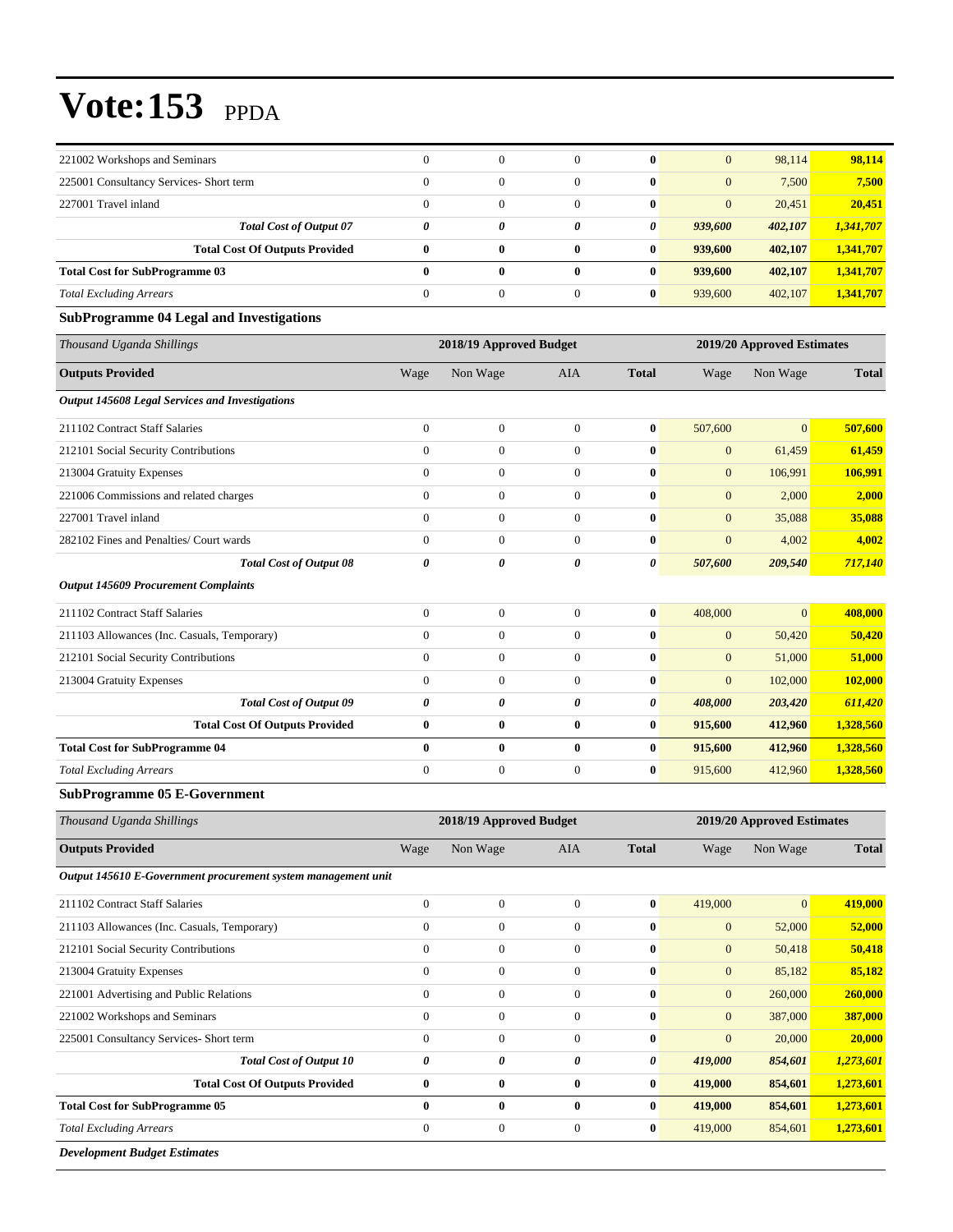#### **Project 1225 Support to PPDA**

| Thousand Uganda Shillings                                               | 2018/19 Approved Budget       |                     |                | 2019/20 Approved Estimates |                       |                               |                       |  |  |
|-------------------------------------------------------------------------|-------------------------------|---------------------|----------------|----------------------------|-----------------------|-------------------------------|-----------------------|--|--|
| <b>Capital Purchases</b>                                                | <b>GoU</b> Dev't External Fin |                     | <b>AIA</b>     | <b>Total</b>               |                       | <b>GoU Dev't External Fin</b> | <b>Total</b>          |  |  |
| Output 145672 Government Buildings and Administrative Infrastructure    |                               |                     |                |                            |                       |                               |                       |  |  |
| 281504 Monitoring, Supervision & Appraisal of capital works             | 560,000                       | $\boldsymbol{0}$    | $\overline{0}$ | 560,000                    | 596,000               | $\mathbf{0}$                  | 596,000               |  |  |
| 312101 Non-Residential Buildings                                        | 9,670,000                     | $\overline{0}$      | $\overline{0}$ | 9,670,000                  | 10,144,800            | $\overline{0}$                | 10,144,800            |  |  |
| <b>Total Cost Of Output 145672</b>                                      | 10,230,000                    | 0                   | 0              | 10,230,000                 | 10,740,800            | $\boldsymbol{\theta}$         | 10,740,800            |  |  |
| Output 145675 Purchase of Motor Vehicles and Other Transport Equipment  |                               |                     |                |                            |                       |                               |                       |  |  |
| 312201 Transport Equipment                                              | 270,000                       | $\overline{0}$      | $\overline{0}$ | 270,000                    | $\overline{0}$        | $\overline{0}$                | $\mathbf{0}$          |  |  |
| Total Cost Of Output 145675                                             | 270,000                       | 0                   | 0              | 270,000                    | $\boldsymbol{\theta}$ | $\boldsymbol{\theta}$         | $\boldsymbol{\theta}$ |  |  |
| Output 145676 Purchase of Office and ICT Equipment, including Software  |                               |                     |                |                            |                       |                               |                       |  |  |
| 312202 Machinery and Equipment                                          | 474,000                       | $\mathbf{0}$        | $\overline{0}$ | 474,000                    | 223,200               | $\mathbf{0}$                  | 223,200               |  |  |
| Total Cost Of Output 145676                                             | 474.000                       | 0                   | 0              | 474,000                    | 223,200               | $\boldsymbol{\theta}$         | 223,200               |  |  |
| Output 145678 Purchase of Office and Residential Furniture and Fittings |                               |                     |                |                            |                       |                               |                       |  |  |
| 312203 Furniture & Fixtures                                             | 20,000                        | $\overline{0}$      | $\overline{0}$ | 20.000                     | 30,000                | $\mathbf{0}$                  | 30,000                |  |  |
| <b>Total Cost Of Output 145678</b>                                      | 20,000                        | 0                   | 0              | 20,000                     | 30,000                | $\boldsymbol{\theta}$         | 30,000                |  |  |
| <b>Total Cost for Capital Purchases</b>                                 | 10,994,000                    | $\mathbf{0}$        | $\overline{0}$ | 10,994,000                 | 10,994,000            | $\overline{0}$                | 10,994,000            |  |  |
| <b>Total Cost for Project: 1225</b>                                     | 10,994,000                    | $\overline{0}$      | $\overline{0}$ | 10,994,000                 | 10,994,000            | $\overline{0}$                | 10,994,000            |  |  |
| <b>Total Excluding Arrears</b>                                          | 10,994,000                    | $\overline{0}$      | $\overline{0}$ | 10,994,000                 | 10,994,000            | $\Omega$                      | 10,994,000            |  |  |
|                                                                         | GoU                           | <b>External Fin</b> | <b>AIA</b>     | <b>Total</b>               | GoU                   | <b>External Fin</b>           | <b>Total</b>          |  |  |
| <b>Total Cost for Programme 56</b>                                      | 24,851,778                    | 0                   | $\bf{0}$       | 24,851,778                 | 18,016,799            | $\bf{0}$                      | 18,016,799            |  |  |
| <b>Total Excluding Arrears</b>                                          | 24,851,778                    | $\mathbf{0}$        | $\overline{0}$ | 24,851,778                 | 18,016,799            | $\mathbf{0}$                  | 18,016,799            |  |  |
|                                                                         | GoU                           | <b>External Fin</b> | <b>AIA</b>     | <b>Total</b>               | GoU                   | <b>External Fin.</b>          | <b>Total</b>          |  |  |
| <b>Grand Total for Vote 153</b>                                         | 24,851,778                    | $\bf{0}$            | $\bf{0}$       | 24,851,778                 | 24,833,556            | $\bf{0}$                      | 24,833,556            |  |  |
| <b>Total Excluding Arrears</b>                                          | 24,851,778                    | $\overline{0}$      | $\mathbf{0}$   | 24,851,778                 | 24,833,556            | $\mathbf{0}$                  | 24,833,556            |  |  |